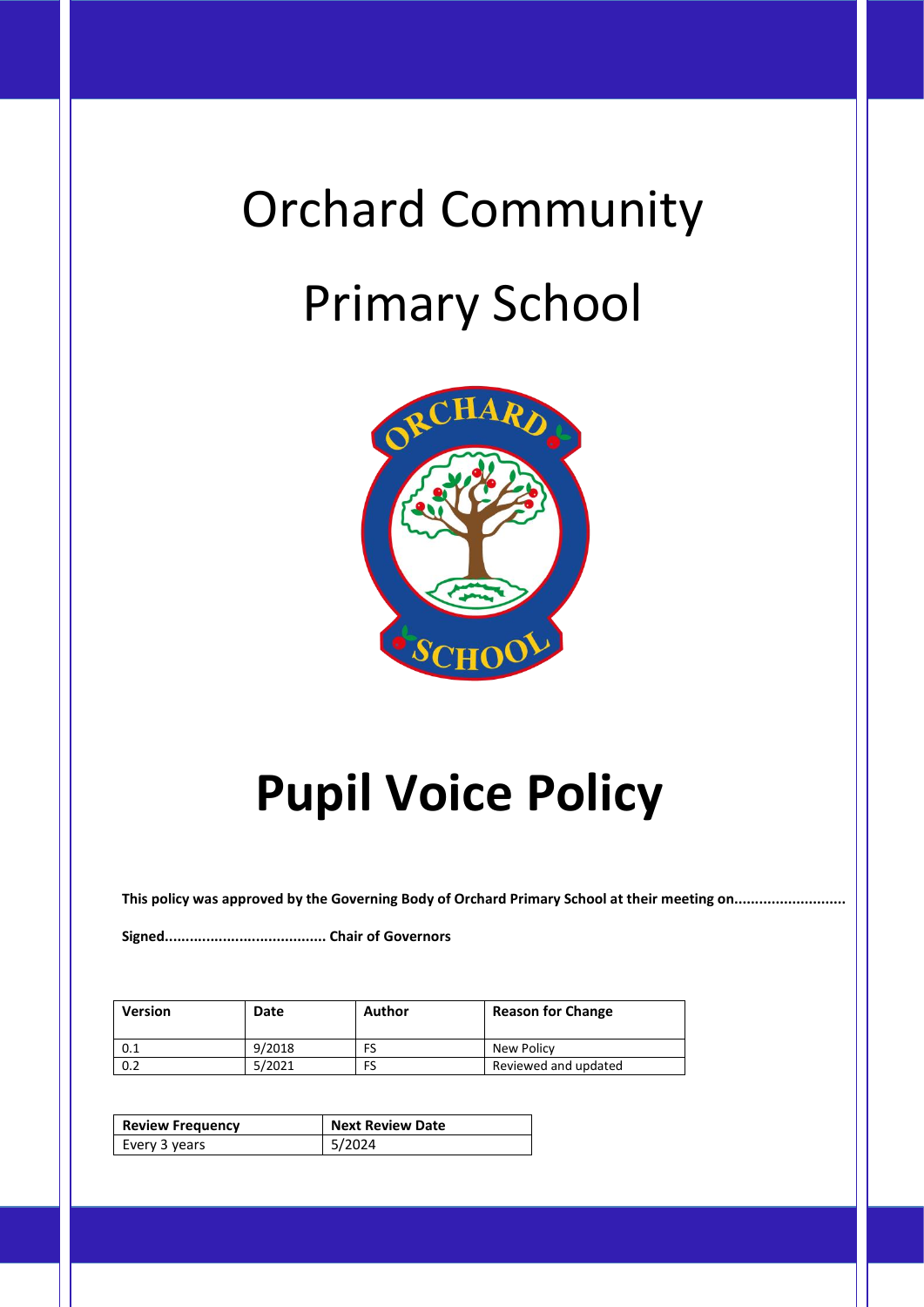#### **Rationale**

We believe that children need to be active participants in their own education and to feel that their opinions will be heard in the wider school community.

At Orchard, we therefore seek ways to listen to the views of our pupils and involve them in decisionmaking so that they are engaged as partners in the life of the school. We believe that this will make a positive contribution to the school environment and ethos.

#### **Student voice and pupil participation activities at Orchard**

There is a wide range of approaches that we are developing at Orchard to support pupil participation and promote student voice:

- School Council forums
- Anti-Bullying Ambassadors in Y2 and Y6 peer to peer support
- Pupil Leadership Councils
- Sports Coaching peer to peer support
- Fundraising campaigns via the School Council (both teacher and pupil initiated)
- Consultations on teacher/school led projects e.g. re: drafting policies relating to behaviour or antibullying; evaluation of learning activities/the creative curriculum
- Pupils with additional learning needs are involved in decisions that affect their learning and well being through their IEPs. Pupils are also consulted when they have Annual Reviews.
- Pupil questionnaires

Pupils are informed of the outcome of their involvement.

#### **Curriculum**

We also believe in embedding pupil voice into the curriculum, with teaching and learning activities being used to enable pupils to focus on how to make informed decisions about their lives, their health and wellbeing, and the environment, for example. Extra-curricular activities, such as Eco Warriors, also gives pupils a scope to explore issues that go beyond academic subjects.

#### **School Council**

One of the principle means by which pupil voice activity is progressed in school is by the use of the School Council. We believe that our school council will enhance and influence positive peer leadership and mutual responsibility throughout the school.

School Council will

- Be a positive forum
- Provide an opportunity for all children to be heard
- Provide a forum for the leadership of the school to listen to children's knowledge and opinions
- Aid communication throughout the school
- Build the children's confidence and self-esteem
- Encourage the children to be active citizens
- Provide the children with a democratic model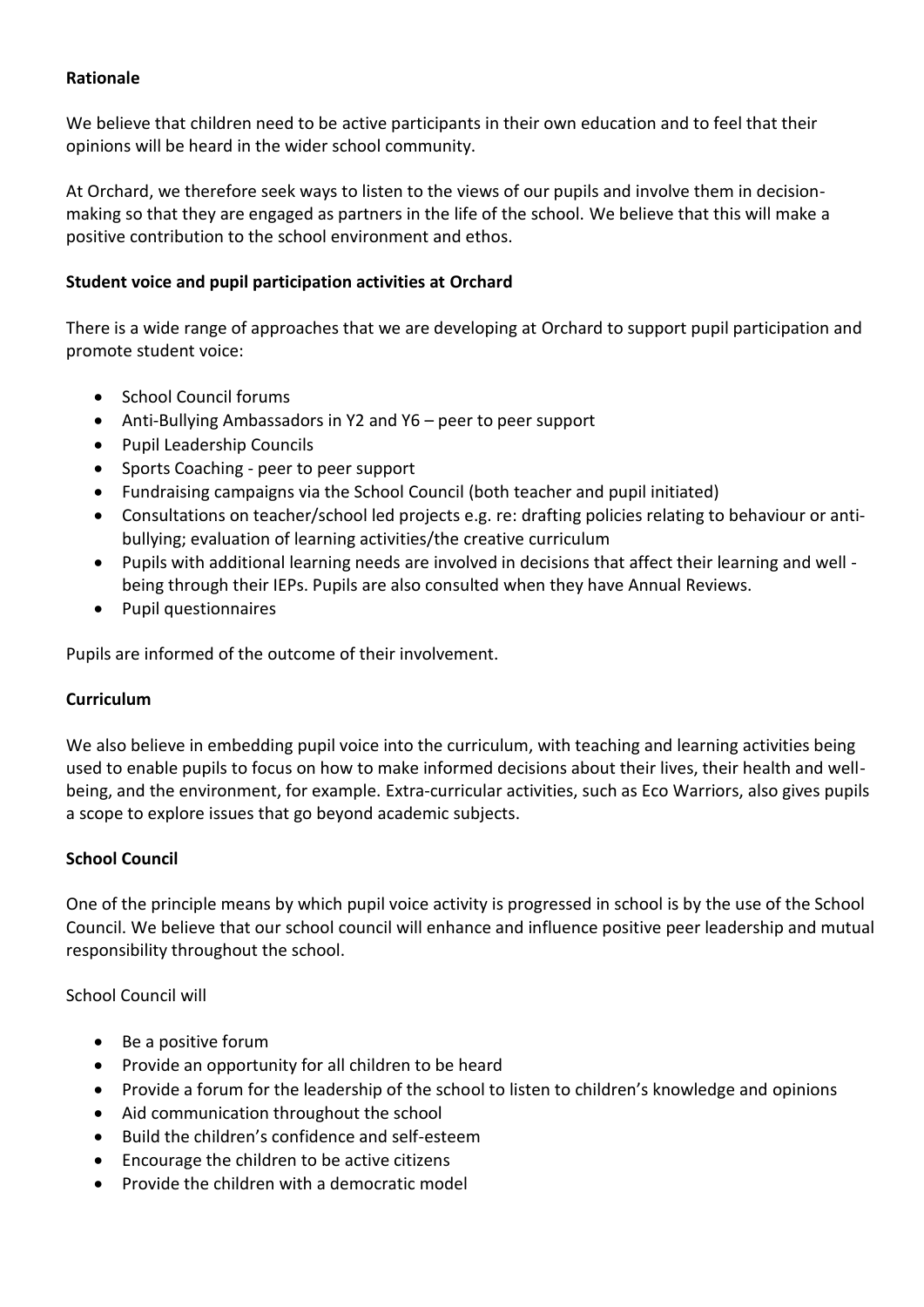School Council will also be used to assist the school with its self-evaluation procedures, recruitment and enable us to be more accountable to the whole school community.

## **School Council in Practice**

School Council organise the recruitment of their own members, using a voting system that involves all pupils of the school, ensuring representation of all year groups. Every class elects at least two School Council Representatives. School Council membership will consist of a member of staff, who will generally chair the meeting, the School Council Representatives, and a School Governor Representative.

Every class holds a class council on a fortnightly basis. This is an opportunity for School Council Representatives to discuss the School Council agenda, and to gather feedback. School Council meetings are scheduled on the school calendar and take place periodically throughout the school year.

At each meeting, those present and absent are noted, and apologies read out. Matters arising from the previous meeting are discussed, followed by business for the meeting in accordance with the agenda. A list of main agenda items is set at the beginning of each term.

At some meetings a guest speaker will be invited. This may be another member of staff, or an outside speaker.

Minutes are recorded and circulated to staff and school council representatives to share with their peers.

School Council organise their own activities and liaise to accommodate these activities on the school calendar. Members of the School Council take part in staff recruitment, forming an interview panel. Student feedback is also gathered, following sample lessons. The School Council generates funds and manages how these funds are used. Members of the School Council may also represent the school at community meetings and at meetings of the Leadership Team and Governing Body where appropriate.

#### **Leadership Councils**

We like to involve our children in lots of aspects of school improvement. Our Pupil Leadership teams are trained to help in delivering this vision through:

- Working alongside the staff in making key decisions
- Voicing opinions and ideas to improve learning and teaching
- Being visual around the school to promote good behaviour and safety
- Actively seeking the views of other pupils regarding key issues and changes in the school

Class Ambassadors – Class ambassadors encourage pupil voice via the School Council. They suggest how learning and teaching at Orchard could be developed further.

Library Leaders – These pupils keep the school library tidy by checking books that have been handed in and put them back on in their correct shelves. This makes it easy for others to find the book they are looking for.

Digital Leaders – Each year, pupils in KS2 are given the opportunity to apply to become 'Digital Learners' – a responsibility which allows them not only to evaluate the school's ICT and Digital Learning, but also to become experts in computer technology. As part of their role, the children test new iPad and computer software and support children lower down in the school to use computers confidently and safely. They also ensure that our computing curriculum is exciting and creative and enables pupils to learn how to stay safe